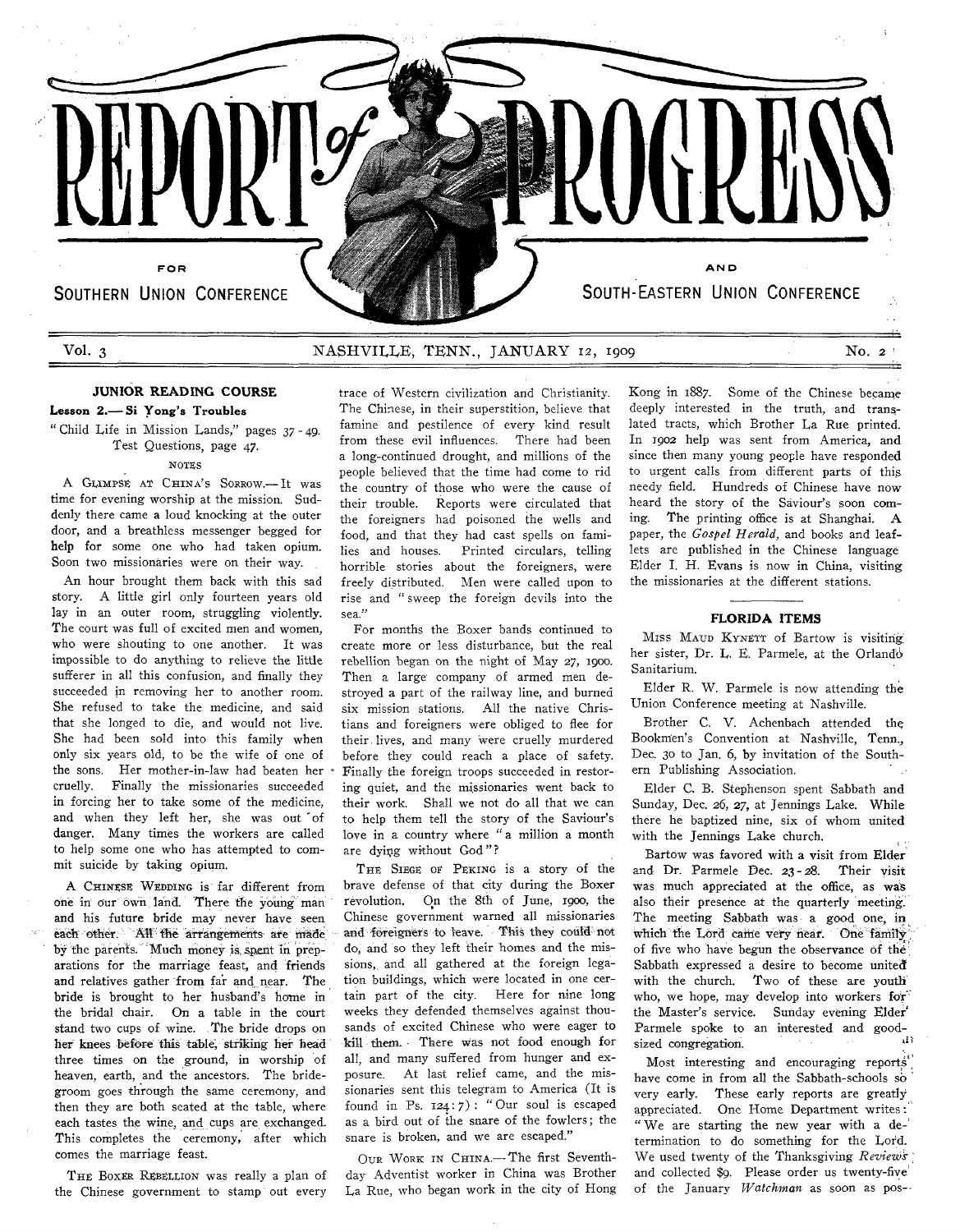sible." Two of the family have volunteered to sell the January number of the *Watchman.,* and then they will change, and two other members of the family will sell the next number. If all our isolated members were at work, there would be many beacon-lights scattered through the conference. The Home Department of the Sabbath-school is an excellent help in the training of our youth and children. Although we. cannot meet with others of like faith, we need not be deprived of the blessings of the Sabbath-school, for we can take it to our homes.

A tent effort was begun in Jacksonville, Jan. 1, by Elders Page Shepard and J. W. Manns. A few weeks since, when they went to Jacksonville, they could not get permission to pitch the tent for meetings, and the way seemed hedged up. The many disadvantages which the brethren have had to meet there, and the condition of things now reveals the fact that the way is fast closing up, and what can be done to bring the light to these people must be done quickly. They now have permission to hold tent-meetings, and have a good and growing interest. They desire the prayers of all for the work there.

## **ORANGE MILLS AND HASTINGS, FLORIDA**

THE meetings here have come to a close, and the tent will next go to Daytona, where Elder R. W. Parmele will join us and take the lead in an effort there beginning about Jan. 15.

The meetings here have been quite successful, and the workers were made glad by seeing twelve precious souls take their stand with God's commandment-keeping people. Seven of these are at Orange Mills and five at Hastings. Seven are awaiting baptism.

We believe that a good company can soon be organized there and a church building erected.

Our address and that of Brother C. P. Whitford will now be Daytona, Fla., where we shall immediately begin to prepare for the meetings there. W. H. BRANSON.

### **THE TENNESSEE RIVER CONFERENCE**

WITH grateful hearts we feel to thank God for his prospering hand that is attending his work in our conference.

In the month of December I visited the Cedar Grove church near Madison, Tenn. Brethren Parmele and Bollman had been holding meetings here with good interest. It was good to meet with this little church. Five were added to their number, and a full list of officers were elected.

Sabbath, Dec. 26, and Jan. 2, I spent with the Memphis church No. 1. Here a full list of officers were elected. Brethren A. N. Attebury and F. T. Wales were ordained elders, and Brother Charley Allen deacon. The many new Sabbath-keepers here are a cause of rejoicing for the blessings of God in our work in Memphis last summer and fall. In spite of the opposition of the enemy, the work here is progressing steadily.

Brother Kilgore has been doing excellent

work in Jackson, Tenn., and is now holding meetings at Leach. Some here are accepting the truth. This place is where Brother Samuel Fulton's tent was burned twenty-five years ago. This is the third church organized in the South, and the little log house they built is standing yet, with some improvements. It is where Brother Kilgore is holding meetings; also where the writer was born into this truth twenty-three years ago.

The work at the Hazel school is going finely. Professor Rowe says the students have never done better work. They are getting down to business. At this place our canvassers' institute will be held, beginning the 28th. Let every one wishing to attend write Brother C. F. Parmele at Madison, Tenn., and make arrangements at once. We expect the best institute ever held in the conference.

W. R. BURROW.

# **NORTH CAROLINA FIELD NOTES**

BRETHREN LANIER and Underwood are pushing the work at our capital city, Raleigh. Sister Lanier will join them the fore part of January. Sister Anna F. Drake of Winston-Salem will also connect with the work there the first of January, handling our magazine, the *Watchman.* Pray for those who have been asked to connect with the work at this center of influence, that the seed sown may yield fruit for the kingdom of God.

The workers at Concord are enjoying their new calling. O, how much we have to be thankful for in the privilege of laboring for the Master.

Brother J. P. Allran writes that his courage is good, and that he enjoys the work.

. We are glad to be associated with Brother O. R. Steed in our field work.

I certainly appreciate the earnestness characterized by our field men, and the ambition they manifest by staying with their work. H. B. TILDEN.

## **TO OUR COLORED BRETHREN AND SISTERS OF MISSISSIPPI**

THE canvassing institute for the colored people will be held at Kings, a town on the Illinois Central Railway, five miles north of Vicksburg. The institute will begin on Jan 26 at 9 A. M.

Your board will be furnished free and car fare paid one way. Good help is promised me, and the best of all, we expect the presence of the Spirit of God.

There are in Mississippi about 1,200,000 colored people to be warned, and should you not desire to act your part in this work? We ought to have fifty or more of our colored believers in Mississippi going from house to house with our books, which are laden with precious, soul-saving truths.

This institute will afford all a golden opportunity to get a preparation for this line of missionary work. Those who, are thinking of attending, should write to me immediately, so I can arrange for them. If you wish to come, and difficulties are in your way, write to me about them, and perhaps I can help to remove them.

I hope to hear soon from a goodly number. Please bring some bedding, your Bibles, song books, and such books as "Coming King," " Bible Footlights," " Great Controversy," "Early Writings," etc., if you have any of them.

 $\bar{\mathcal{A}}$ 

My address, until Jan. 18. will be Amory. Miss. After that date it will be Jackson,  $Miss$ ,  $R$ ,  $F$ ,  $D$ ,  $2$ ,  $\cdots$  -  $\cdots$  -  $\cdots$  -  $\cdots$ 

H. G. MILLER, Field Missionary Agent.

### **SILER CITY AND MEADOWS, N. C.**

In harmony with the advice of the conference committee, I began meetings in a country school-house near Siler City, Sept 1. On account of prejudice, the attendance was very small. I have moved my family to this place, and since we began house to house work, many are more favorable, and we expect to see some take their stand for the truth.

Mrs. Killen and myself held a ten-days' meeting at Meadows. As a result, seven precious souls took their stand firmly for the truth. We organized a Sabbath-school, and appointed a leader for the company. Others took a new stand for the truth, and thirteen are awaiting baptism.

We are glad to have a part in the great work of winning souls to Christ. The truth is more dear to us, if possible, than ever before. Pray for us, brethren, that the good work may continue to the glory of God.

W. L. KILLEN.

### **TO OUR CHURCHES IN ALABAMA**

ANOTHER year, with all its blessings and privileges, is in the past. Another year, with all its responsibilities,' is before us. The past year has been a history-making year in efforts to secure religious legislation. What will be accomplished along, this line in 1909 can be judged only by the prophetic word, and by the developments we see in the world to-day.

As considered from the standpoint of present developments, especially in the federation of churches, which stands for legislation to protect Sunday as a rest-day, it should become a live and important question to every American citizen who prizes the dearly-bought principles of religious liberty. Understanding these things as God has revealed them to us, what is our duty in revealing these truths to our fellow men? In Testimonies, Vol. 5, page 711, we read: "A great crisis awaits the people of God. A crisis awaits the world. The most momentous struggle of all the ages is just before us. Events which for more than forty years we have, upon the authority of the prophetic word, declared to be impending, are now taking place before our eyes. . . . The question of enforcing Sunday observance has become one of national interest and importance." While legislation for the enforcement of the observance of Sunday is being agitated and demanded, are we doing all we can to stay the hand of persecution until the servants of God are sealed in their foreheads ?

In the same volume, page 714, are the following words: "We are not doing the will of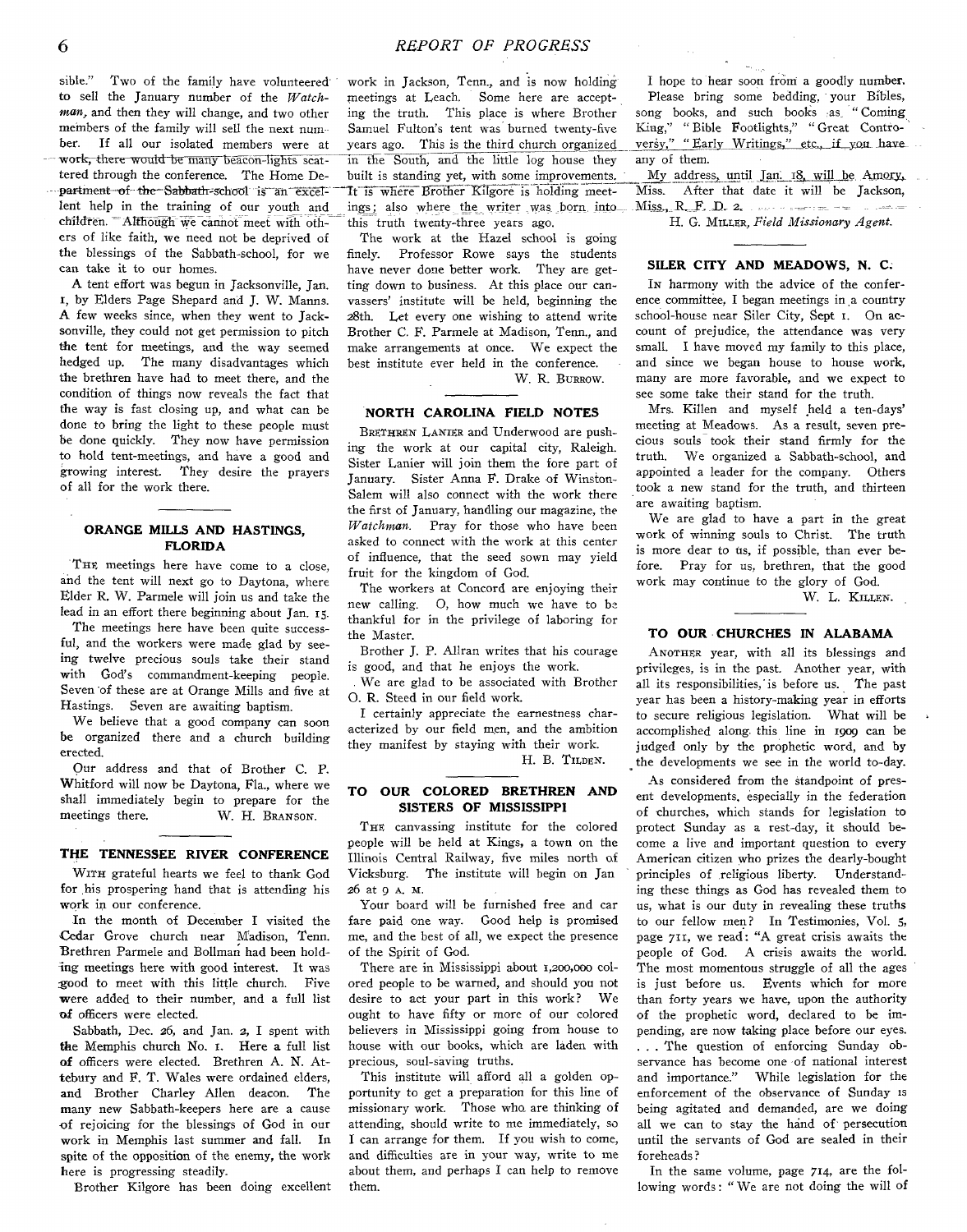# *REPO RT OF PROGRESS 7*

God if we sit in quietude, doing nothing to preserve liberty of conscience." We are glad /that great good has been accomplished in the past, but we believe that the present developments demand greater zeal and stronger efforts on our part, that the hand of persecution may be stayed a little longer.

Following the last quotation, on page 715, we read: " The people need to be aroused in regard to the dangers of the present time." As God's people, let us become aroused ourselves, that we may be faithful watchmen on the wall to warn the people of the coming danger. Let us see if we cannot find an opportunity for all to do something in sounding the notes of warning.

Let us hear what the Lord says concerning this important and neglected subject: " The *Sentinel* [now *Liberty*] is like a trumpet giving a certain sound; and *all* our people [not merely a few] should read it carefully, and then send it to some relative or friend, thus putting to the best use the light that God has given them."—*-Test., Vol.* 5, *p. 718.*

What is the duty of our workers in this matter? — " Let every worker for God comprehend the situation, and place the *Sentinel* [Liberty] before our churches." So let us, as workers together with God, as we go out among the churches, place this matter before them in all its importance. Let our church elders bring it before the churches in its true light. Let there be a revival in all our churches in Alabama in this matter. *Liberty* is within the reach of all. Let clubs be taken in all the churches, and let the true missionary spirit be revived, and let us do all we can to make our neighbors and friends acquainted with the coming danger. Let every true lover of liberty spring to the front, and with courage and zeal work together until the work is finished, and the Saviour comes to reward his faithful children.

Any item of special interest along this line that may be found in the local papers, would be thankfully received.

E. L. ILES, *Religious Liberty Sec. Cullman, Ala.*

#### **SOSO, MISS.**

I AM always glad to get REPORT OF PROG-RESS, and note all the reports from different parts of the field.

It has occurred, to me that others might like to see something from me; and that in order to make the paper true to name, all should send in such items as would show the progress in the little garden spots as well as in the . fields.

Our little company near Soso has set its motto "To come behind in no gift," and so we have done what we could to help dût all along, in every advance move in this message. Therefore, when I saw from the *Review* that there would be a special mission number, I began to plan for it, beginning school a week sooner than I would have done, in order to get off one week to take part in the good work of soliciting means for the cause.

I had the names of some people,- one M. E. minister in Meridian, and two principals of

## **CANVASSING REPORT For Week Ending Dec. 26, 1908**

**Southern Union Conference**

*N A M E* — *Book H ours Value Delix? d* ALABAMA CONFERENCE W C W ales................. bee \$53 00 KENTUCKY CONFERENCE<br>ines ......D&R  $12$ Chas Romines ......D&R 12 7 35<br>R A Crider..........D&R 30 18 50 R A Crider................... <sup>d</sup> &<sup>r</sup> 30 18 50 H E Beck.....................<sup>d</sup> &<sup>r</sup> 34 50 27 70 M J Weber.......BFL GP 15 1 25<br>Mrs A Reynolds...... BFL 27 2 75<br>M Wheeler .........BFL 20 6 85  $Mrs$  A Reynolds  $\ldots$  BFL 27 2 75 31 00 M Wheeler  $\dots \dots \dots$  BFL 20 6 85 27 60 LOUISIANA CONFERENCE  $CL$  Collison........ MISC  $40$  86 50

the public schools in Ellisville and Laurel, whom I had promised that I would lecture at their respective places, at some convenient time, on India. I wrote them, making engagements. Sunday night, Nov. 22, in the church in Meridian, I began my work. The people enjoyed the lecture, and the Lord gave me a donation of \$6.35. (There were some Seventhday Adventist brethren present, and most of it was from them.)

Thence I went to Ellisville, and lectured to a goodly number, .students and older people, Tuesday P. M. and at night, in the school hall. At the close I sold papers at ten cents each. Wednesday I visited Laurel, and arranged to give a talk on India following their school entertainment Thanksgiving day.

I returned to Ellisville, and found a man waiting for me at the station to go and fill an engagement they had made for me at the C. M. E. church that night. I went direct to the church from the station. There was a goodly number present, and the interest was excellent. The minister was so pleased with the talk that he invited me to go to his church in Laurel the following Sunday and lecture there. Of course I accepted. At the close, I sold papers again.

Thursday I went to Laurel to meet my school engagement. I had a good experience, and sold a number of papers. After resting at home over Sabbath and Sunday, I got up at 5 A. M., drove five miles to Soso, and caught the train to Laurel, where I gave my lecture at the C. M. E. church according to promise. It being Sunday and at church, I did not *sell* papers, But they took up a collection, and I gave away some papers. We had a good time, and God gave me favor with the people.

On my return Sunday night, I found that my sister, who worked among the home folk, had received \$1.91, and one of the boys got \$1.10. This, with what I had gathered, made the sum of \$23.60, which we sent in to the treasurer at once.

I have organized a little Foreign Missionary Society, for a year, in a Baptist church in Lamar County, where I did some canvassing and Bible work while visiting a friend. I . wrote to this friend, who is a Sabbathkeeper, and sent twenty-five papers, requesting that the members be given one, and asked for a donation. In about ten days I received a good letter with \$2.40. This I have sent in also. We used two hundred papers.

The work is onward here, and our courage is good. ANNA KNIGHT.

|                            | q.               |       |       | 30 00        |       |
|----------------------------|------------------|-------|-------|--------------|-------|
| I T Reynoldscc             | 20               |       | 750   |              | 15 00 |
| A B Cheek MISC             | 25               |       |       | 24 50        |       |
| Wm Olmsted  MofN           | I4               |       | 4.50  |              | 750   |
| John Harzman GC            | 33               |       | 985   |              | 13 50 |
| F Chism ck                 | 21               | 27 50 |       |              |       |
| TENNESSEE RIVER CONFERENCE |                  |       |       |              |       |
| Albert Fry  MISC           | $\boldsymbol{2}$ |       | - 50  |              | 525   |
| R H Hazelton MISC          | 22               | II 00 |       |              |       |
| $J$ T JonesBFL 26          |                  |       | I 00  |              | 18 25 |
| C H McColreyD&R            | 17               | 17 50 |       |              |       |
| H L Morphew MofN           |                  |       | 2 25  |              |       |
| RECAPITULATION             |                  |       |       |              |       |
| Alabama Conference         |                  |       |       |              | 53 00 |
| Kentucky Conference 138    |                  |       | II 35 | 138 75       |       |
| Louisiana Conference 162   |                  |       | 49 35 | 177 00       |       |
| Tennessee River Conf 67    |                  |       | 32 25 |              | 23 50 |
|                            |                  |       |       | 92 95 392 25 |       |

#### **Southeastern Union Conference**

| CUMBERLAND CONFERENCE                         |                |            |             |       |
|-----------------------------------------------|----------------|------------|-------------|-------|
| J A Caldwell 2 wks MISC                       | 50             | 13 20      | 17 40       |       |
| W S Fullbright D&R                            | 20             |            | 42 00       |       |
|                                               | 25             |            | 36 25       |       |
| M J WeberBFL<br>Ada WoolseyBFL                | 10             |            | 44 00       |       |
| W Slade D&R<br>T                              | 50             |            | 90 00       |       |
| Fred MeisterBFL                               | 30             |            | 83 35       |       |
| E A Clarke D&R BFL                            |                |            | 6246        |       |
|                                               | 35             |            | 67 45       |       |
| Walter KirkhamBFL                             | 20             |            | 34 65       |       |
| A D DayBFL                                    | 14             |            |             | 715   |
| GEORGIA CONFERENCE                            |                |            |             |       |
| J J Jobe 2 wksBR BS                           | 44             | 6 75       | 33 75       |       |
| Martin Grim 2 wksD&R                          | 42             | 4 10       | 35          | 10    |
| Thos Henderson. . PAPERS                      | 19             |            |             | 14 60 |
|                                               | 53             |            | 25 65       |       |
| $\frac{J}{J}$<br>D Andrewscc<br>A KimmellMISC | 2Ι             | 2 9 0      | I           | 70    |
| A L Manous D&R                                | $\overline{a}$ |            | 3           | 50    |
| Mrs A L Manous. D&R BS                        | $\overline{4}$ |            |             | 670   |
| Albert<br>BensonD&R                           | 42             | I 75       | 22          | 75    |
| Mrs J J JobePAPERS                            | 25             |            | 13          | 75    |
| L<br>$L$ Dekle $D&R$                          | 10             |            | 5.          | oo    |
| Lillie DekleBFL                               | 16             | 950        |             | 34 50 |
| NORTH CAROLINA CONFERENCE                     |                |            |             |       |
| W H<br>George 4wkspapers                      | 82             |            | 27 57       |       |
| J<br>$P$ Allran $CK$                          | 26             |            | 32 05       |       |
| O R Steedck                                   | 16             | 170        |             | 10 20 |
| R L Underwood D&R                             | 31             | 50 85      |             | 1285  |
| W E Lanier D&R BS                             | 26             | 24 25      |             | 8 75  |
| SOHTH CAROLINA                                |                | CONFERENCE |             |       |
| Rose Lull  D&R BS                             | 16             | 20 00      |             | 1830  |
|                                               | 7              | 2 20       |             |       |
| J R HardenBFL<br>Mrs E A Wing.D&R Sofp        | 24             | 830        |             | 5 60  |
| Priscilla PoyasBFL                            | <b>g</b>       | I4 00      |             |       |
| G B CaseD&R BFL<br>C E SuttonBFL              | 26             |            |             | 42 70 |
|                                               | 16             | 18 25      |             | 10 50 |
| Joseph Revanscc                               | 17             | 10 75      | $5^{\circ}$ | oo    |
| Ira Young 4 wkssofp sofp                      | 100            |            | 176 00      |       |
| RECAPITULATION                                |                |            |             |       |
| Cumberland Conference 254                     |                | 33 05      | 484 71      |       |
| Georgia Conference 278                        |                | 25 00      | 197 00      |       |
| North Carolina Conf 181                       |                | 76 80      | 91 60       |       |
| South Carolina Conf 215                       |                | 73 50      | 258 10      |       |
| $T_{\text{total}}$                            | - 0            | ۵          |             |       |
|                                               |                |            |             |       |

Totals 928 208 35.1031 41

**THE KENTUCKY TITHE FOR DECEMBER**

| BOWLING GREEN<br>Grove<br>Henderson<br>$Haleom \ldots \ldots \ldots \ldots \ldots \ldots \ldots$ | \$13.35<br>15.20<br>17.16 |
|--------------------------------------------------------------------------------------------------|---------------------------|
|                                                                                                  |                           |
|                                                                                                  |                           |
|                                                                                                  |                           |
|                                                                                                  |                           |
| Lexington No. 1                                                                                  |                           |
|                                                                                                  |                           |
| Louisville No. 1                                                                                 | $\overline{\phantom{a}}$  |
| Louisville No. $2$                                                                               | 33.24                     |
| Locust Branch                                                                                    | 27.27                     |
| Milledgeville                                                                                    | -------                   |
| McKinney                                                                                         | 3.83                      |
| $Richard \dots \dots \dots \dots \dots \dots \dots$                                              | 0.00                      |
| Sand Hill                                                                                        | 4.57                      |
| Individuals                                                                                      | 15.60                     |
|                                                                                                  |                           |

Total .................................................. \$139.22 CLARA RUSSELL, *Treasurer 108 E. Gray St., Louisville, Ky.*